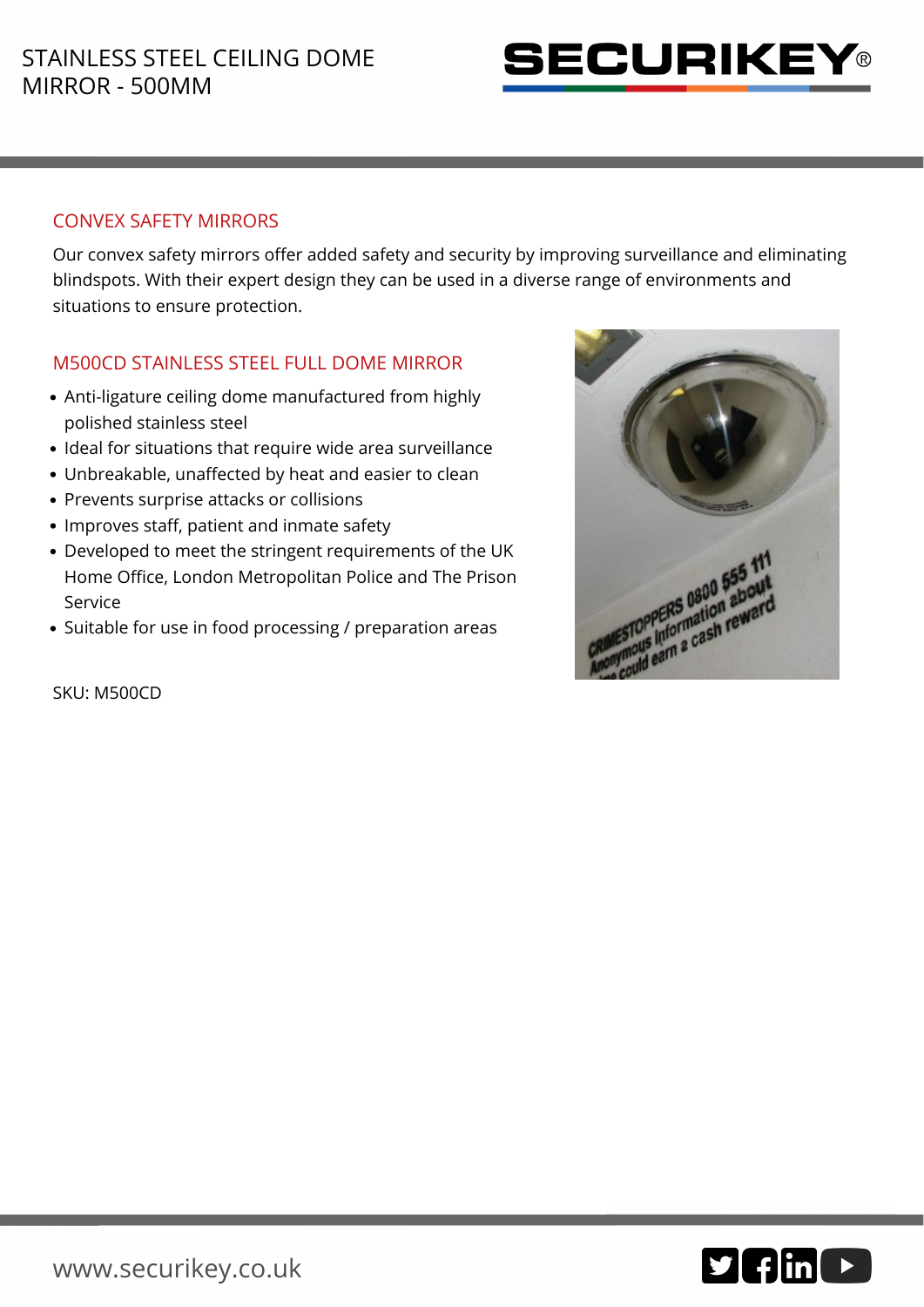

## ADDITIONAL INFORMATION

| Weight                  | 4.000 kg          |
|-------------------------|-------------------|
| <b>Dimensions</b>       |                   |
| <b>Diameter</b>         | 500 <sub>mm</sub> |
| <b>Viewing Distance</b> | 5 metres          |

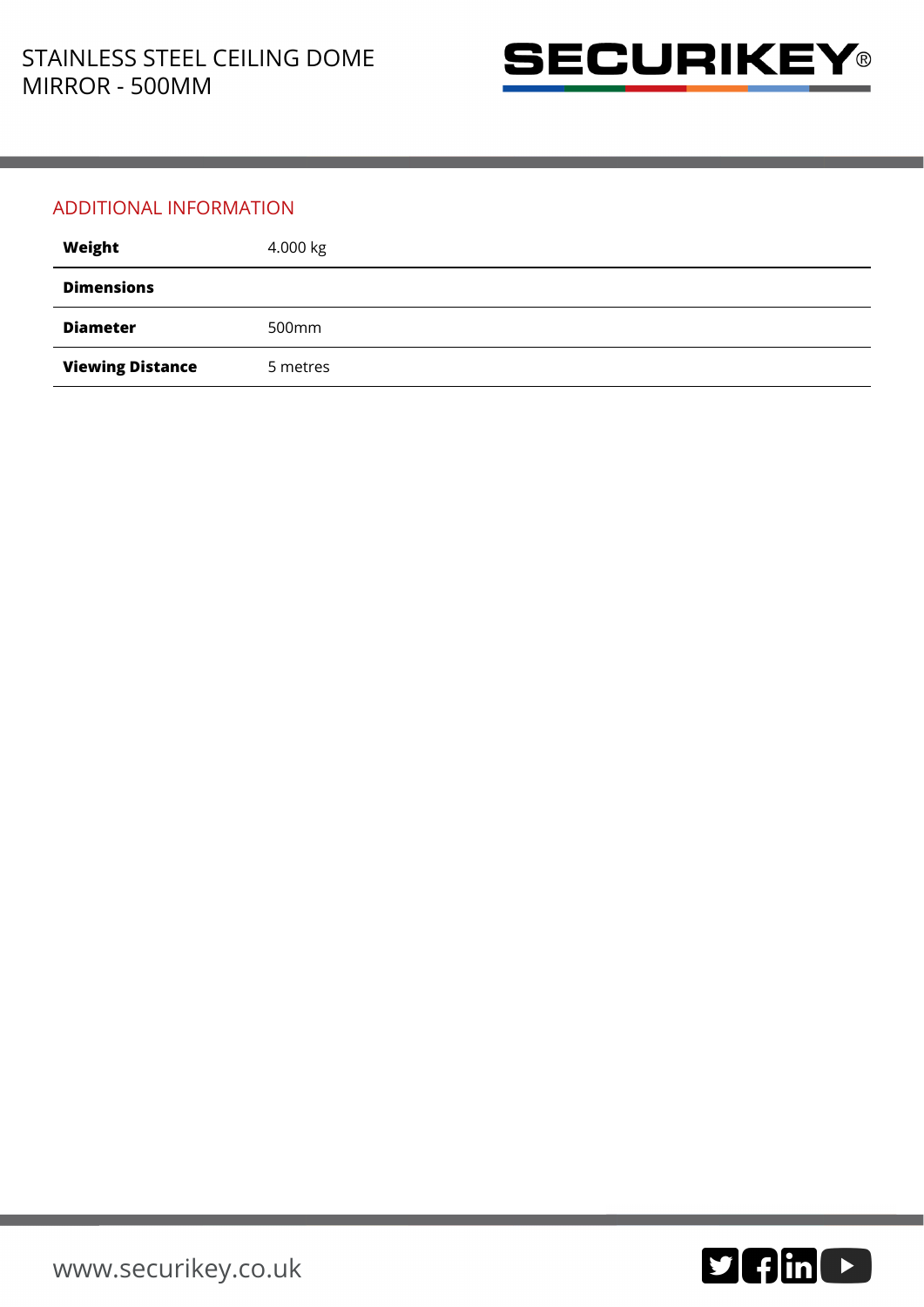

## STAINLESS STEEL CEILING DOME MIRROR - 500MM IMAGES







Secured By Design 500mm Stainless Steel Ceiling Dome Mirror



500mm Stainless Steel Ceiling Dome Mirror Fixing Detail - 500mm Stainless Steel Ceiling Dome Mirror